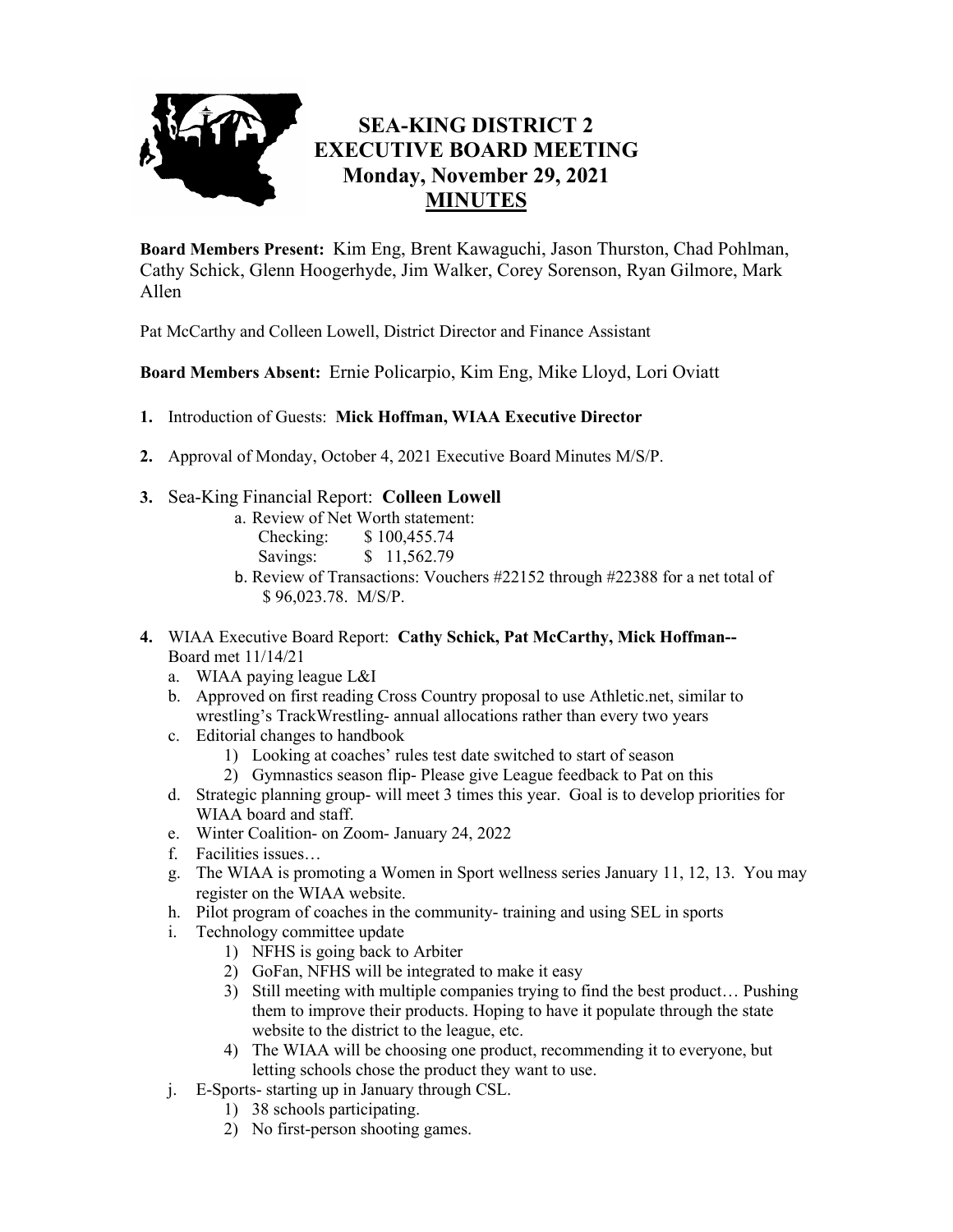- k. Pixellot
	- 1) Full install no charge, troubleshooting, rebates; they are motivated to grow
	- 2) Great incentives for schools, districts, state
	- 3) Any advertising on there goes to the schools
	- 4) Not requiring people to go exclusive, but there are great deals if you do
- l. Wrestling proposal
	- 1) not two separate sports (male/female) but for defining squads
	- 2) 20 team double elimination bracket
- m. Officials committee
	- 1) Strategizing to find more officials:
		- -Officials appreciating quick payment
		- -Continuing to work on sportsmanship

-Scrimmages at schools are a great time to teach new officials (work with WOA to schedule)

- -Using high school aged refs at middle school games
- -Showing appreciation for refs
- 2) C team games: assignors have informed schools they will only get one official. WIAA suggest exploring non-WOA officials as an alternative option
- n. Proposed amendments for Rep. Assembly- The board discussed all 7 amendments. Take the detailed info back to your leagues to discuss.
- **5.** Sea-King District 2 Executive Board President Report:
	- **a.** Violations- M.S.P.
		- 1) Ejections- 6
		- 2) School Reports- 2
	- **b.** League Reports
		- 1) Kingco- Sportsmanship, supervision discussion. Fall sports schedules due February. Discussed mid-cycle appeals happening. Classification meetings discussed Covid protocols- mostly following DOH guidelines- but a school decision.
		- 2) Metro- Covid indoor sports regulations- requiring vaccine cards, masks, limiting numbers to 25-50% capacity depending on sizes of capacity. No fans for swimming. Doing reservations for specific fans off of a list. MAG meeting- discussed winter sports expectations for Covid.
		- 3) Emerald Sound- Organizing post-season tournaments in new league. All over the map on spectator guidelines, but all will follow DOH guidelines, then up to a school if they want to be more strict. Will do glue games for winter tournaments at larger facilities with 50/50% fans. Working on decisions for final rounds of tournaments at specific/bigger facilities.
		- 4) Sea-Tac- Discussed Tri-district and desire to stay with that. Talked about Pixalot. Basketball Covid guidelines spreadsheet shared between schoolsmostly following DOH guidelines but several schools are going stricter. Talked about forfeiting due to Covid- attempting to reschedule, if can't, then it's a forfeit.
		- 5) Middle Schools- 1st season went well. A month into  $2<sup>nd</sup>$  season- girls basketball and wrestling. Biggest hang-ups have been with using Arbiter and getting officials there for all games. Numbers of participants have been down significantly so far; don't think it's because of choosing community sports rather than school sports. But Covid protocols may be reducing numbers of participants. Spectator attendance has been average.
	- **c.** Official's Corner **Mike Lloyd** no report